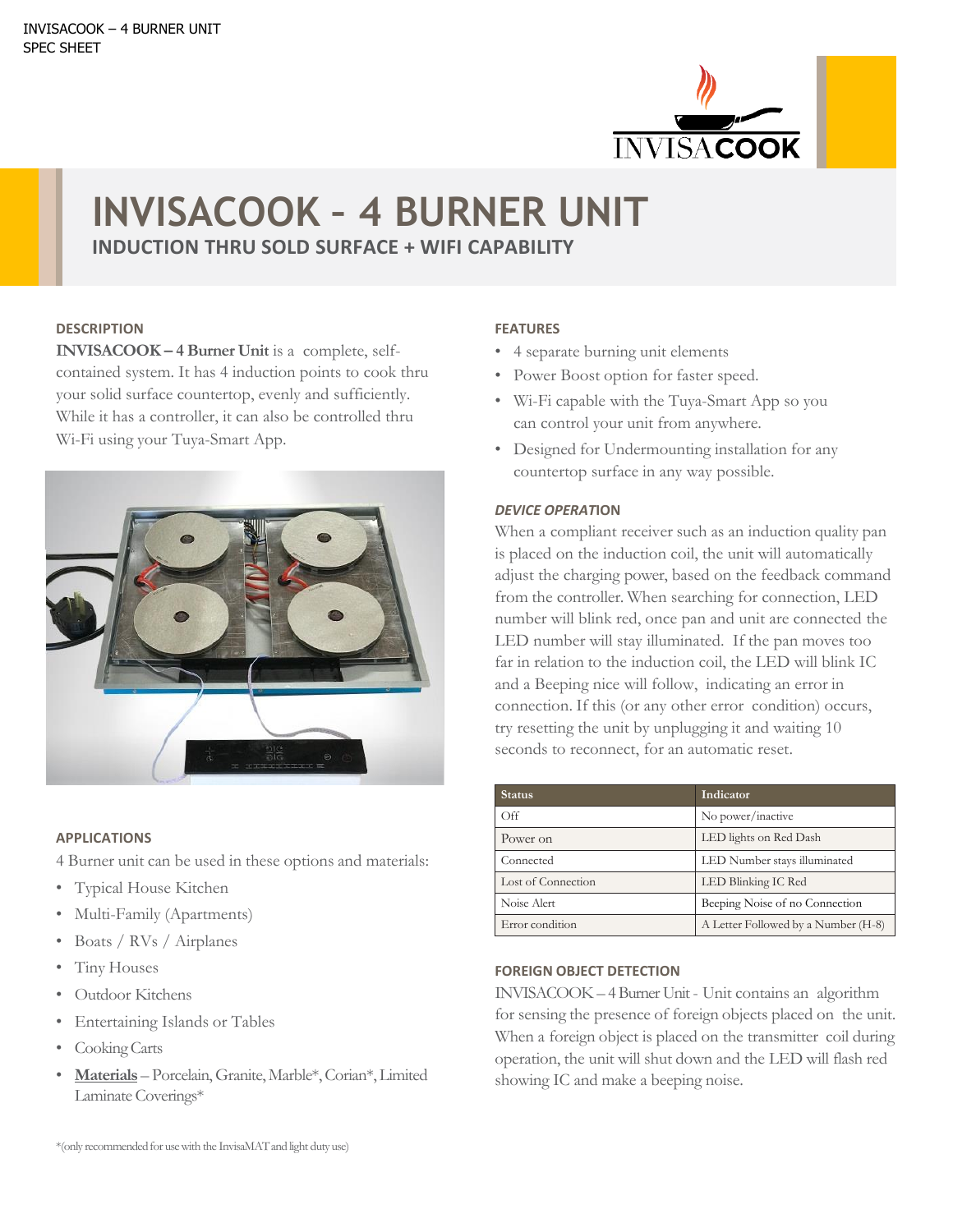# **INVISACOOK – 4 BURNER UNIT**



#### **MECHANICAL DIMENSIONS**





**4 Burner 220V Shared Power** 

Power Sharing, So on a 4 Burner Unit that runs off a total of 2200 watts when all units are running, will share power on each side, pulling 1000 watts shared for those 2 burners. See Diagram on left to see what level it pulls when sharing the power as it offsets



#### **ELECTRICAL AND MECHANICALSPECIFICATIONS**

| <b>Dimension</b>                                                                        | Description                            |
|-----------------------------------------------------------------------------------------|----------------------------------------|
| Length                                                                                  | $20''$ (558.8mm)                       |
| Width                                                                                   | 22.75" (482.6mm)                       |
| Recommended material<br>thickness between the top<br>of the coil and the top<br>surface | Max thickness is 1.75cm and Min is 6mm |

| Connection | Description                                                                                                                                                                  |
|------------|------------------------------------------------------------------------------------------------------------------------------------------------------------------------------|
| AC Input   | 20 AMP Breaker                                                                                                                                                               |
| Wattage    | 2,750 W (Total Shared) Max at Breaker                                                                                                                                        |
| LED        | Indicates on (Red Dash), Unit connected and<br>running (Red solid Number), foreign object<br>detect (red flashing), or error condition (red<br>flashing Number Letter combo) |

#### **TEMPERATURE**

| <b>Operating Cooking Temps</b> | 97°F min /400 °F max. (36°C min / 205°C max.) |
|--------------------------------|-----------------------------------------------|
| Non-operating Temps            | -40°F to $158^{\circ}$ F (-40°C to +70°C)     |

#### **HUMIDITY**

| Operating:     | To 85% relative humidity (non-condensing) |
|----------------|-------------------------------------------|
| Non-Operating: | To 95% relative humidity (non-condensing) |

#### **ALTITUDE**

| Operating:     | to 10,000 feet   |
|----------------|------------------|
| Non-operating: | to $50,000$ feet |